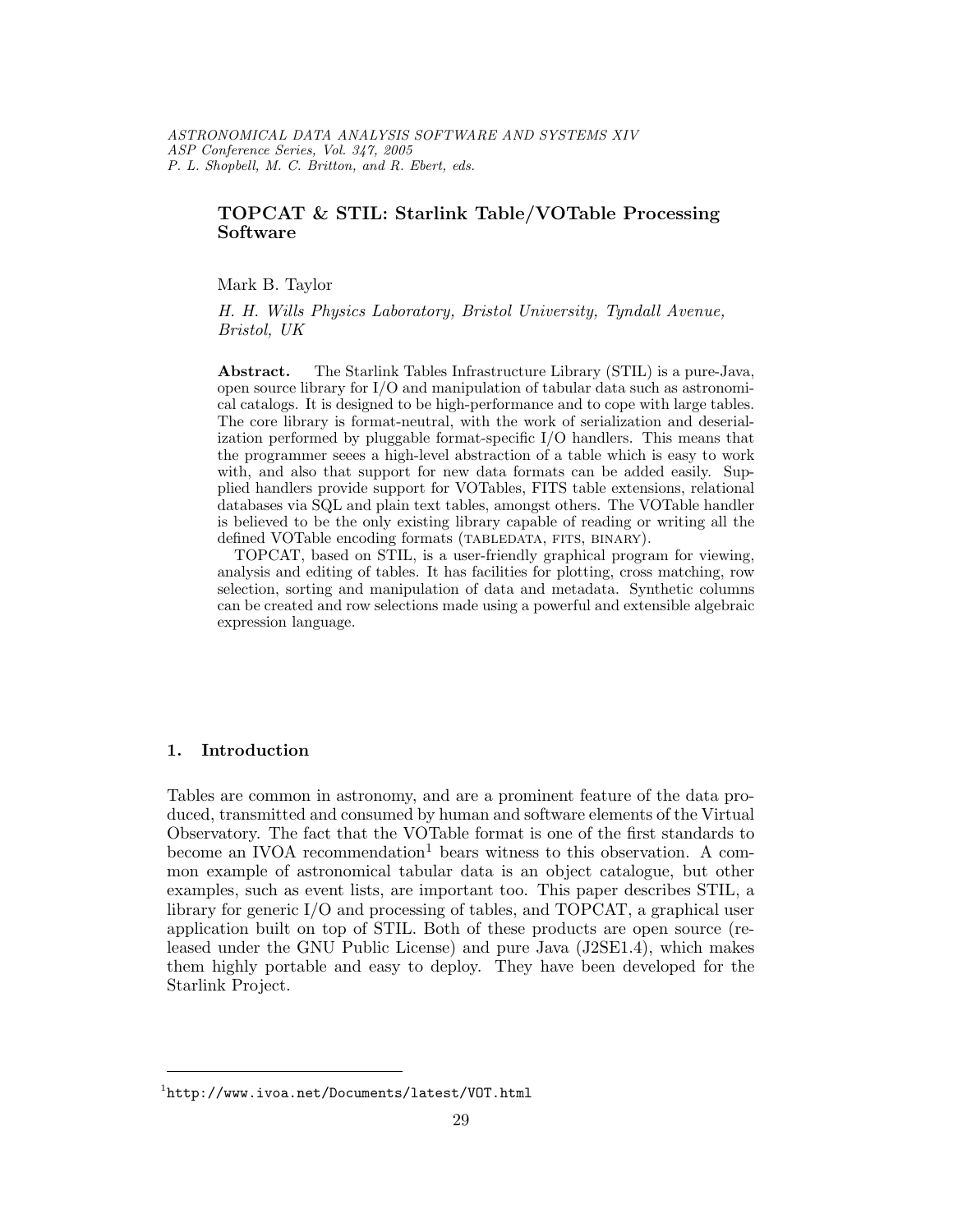

Figure 1. Schematic of STIL architecture.

## 2. STIL

The Starlink Tables Infrastructure Library  $(STIL)^2$  is a generic I/O and processing library for tabular data. Central to STIL is a relatively simple model of what a table is, namely a data structure which has some per-table metadata, per-column metadata and the cell data themselves. The StarTable Java language interface embodies this data model, and it is StarTable objects that the programmer deals with when manipulating tables within STIL.

STIL has no native external data format, but a number of pluggable input and output handlers. Input handlers perform the job of deserializing tables from external storage to turn them into StarTables, while output handlers perform the opposite task of taking a StarTable and serializing it to external storage. Since these  $I/O$  handlers are separate from the core of the library, it is easy to change their implementation and add new ones without affecting application code. It is possible to install a new handler at run time by specifying its class name to an application. This design resembles the way that Java's JDBC database communication layer works. A schematic diagram of the architecture is given in Figure 1.

Among the I/O handlers supplied are ones which can read/write VOTable documents, FITS bintable and table extensions, relational databases (using SQL), and a number of text-based file formats including Comma-Separated Values. A feature of this design is that conversion between any of the supported formats is trivial, and STIL comes with a simple command-line utility tablecopy which performs this task.

As well as I/O, STIL provides a number of facilities for manipulation of tables including ways to add, remove and rearrange columns and rows, join and split

 $^{2}$ http://www.starlink.ac.uk/stil/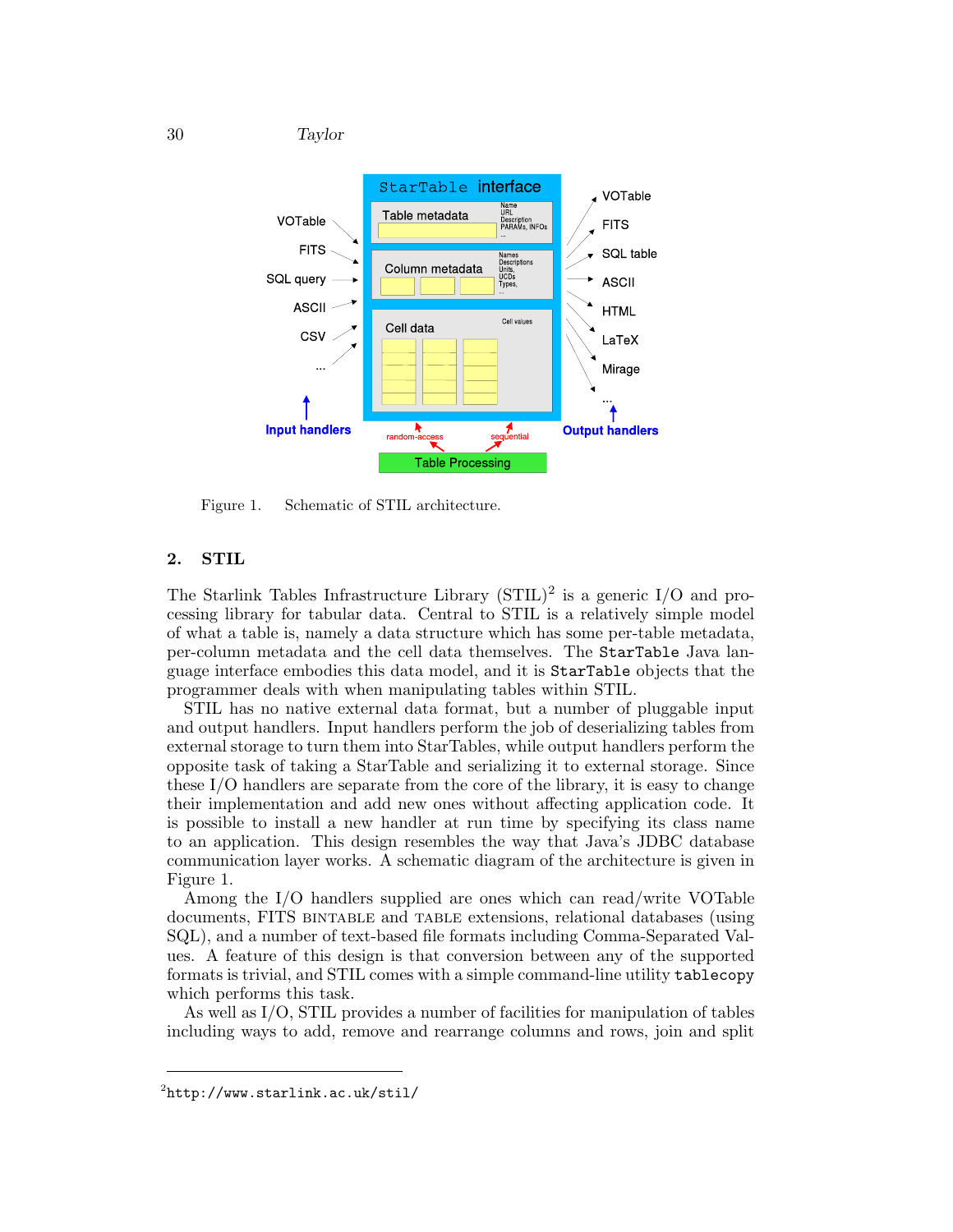tables, and modify data and metadata. Flexible and efficient facilities for crossmatching are also distributed with the library, although these are currently not fully documented and somewhat experimental.

Care has been taken to make the  $I/O$  and processing facilities scalable throughout STIL; the aim in particular is that it should be possible to process a table with an unlimited number of rows in a limited amount of memory. The StarTable interface provides both sequential and random methods of data access for different processing requirements; in the former case limited memory use can be achieved by streaming the data a row at a time, and in the latter by caching the cell data in a temporary disk file, for which the library provides facilities.

STIL is fully documented; the public classes have comprehensive javadocs, and a user document (SUN/252), which contains examples and overview documentation, is available in HTML and PDF formats.

### 2.1. STIL for VOTables

As noted above, one of the formats supported by STIL is the XML-based VOTable format. Since this is of particular importance in the Virtual Observatory era, and because it has some notable features, there follow a few comments on this handler in particular.

The STIL VOTable parser is at time of writing, as far as we know, the only one which fully supports the VOTable standard. Although other available parsers can read the pure-XML tabledata variant of the format, no others can read the fits and binary variants. For reasons of bandwidth and CPU efficiency, tabledata is inappropriate for encoding very large amounts of data, so this ability is of considerable significance. As well as reading, STIL also makes it easy to write VOTables in any of the three variants.

STIL can also provide to the programmer a hierarchical in-memory view (DOM) of the structure of a VOTable document. By use of custom streambased processing (SAX) it is able to do this using modest amounts of memory even when the tables contained are large.

## 3. TOPCAT

TOPCAT 3 is a graphical user application for viewing, analysis and editing of tables. Being based on STIL, it can read and write tables in many formats, and it is extensible to new ones in the same way. It is not in practice able to cope with tables of unlimited size, but is happy to manipulate fairly large ones; on a normal desktop machine tables of order  $10^6$  rows  $\times 10^2$  columns can be processed easily. The program can be deployed in a number of ways, including as a WebStart application or from a single local jar file. Comprehensive user documentation (SUN/253) is available either in PDF or HTML form, or from within the program's context-sensitive help browser.

The program offers many ways to view and manipulate the data and metadata of tables. Some of the actions it permits are:

 ${}^{3}$ http://www.starlink.ac.uk/topcat/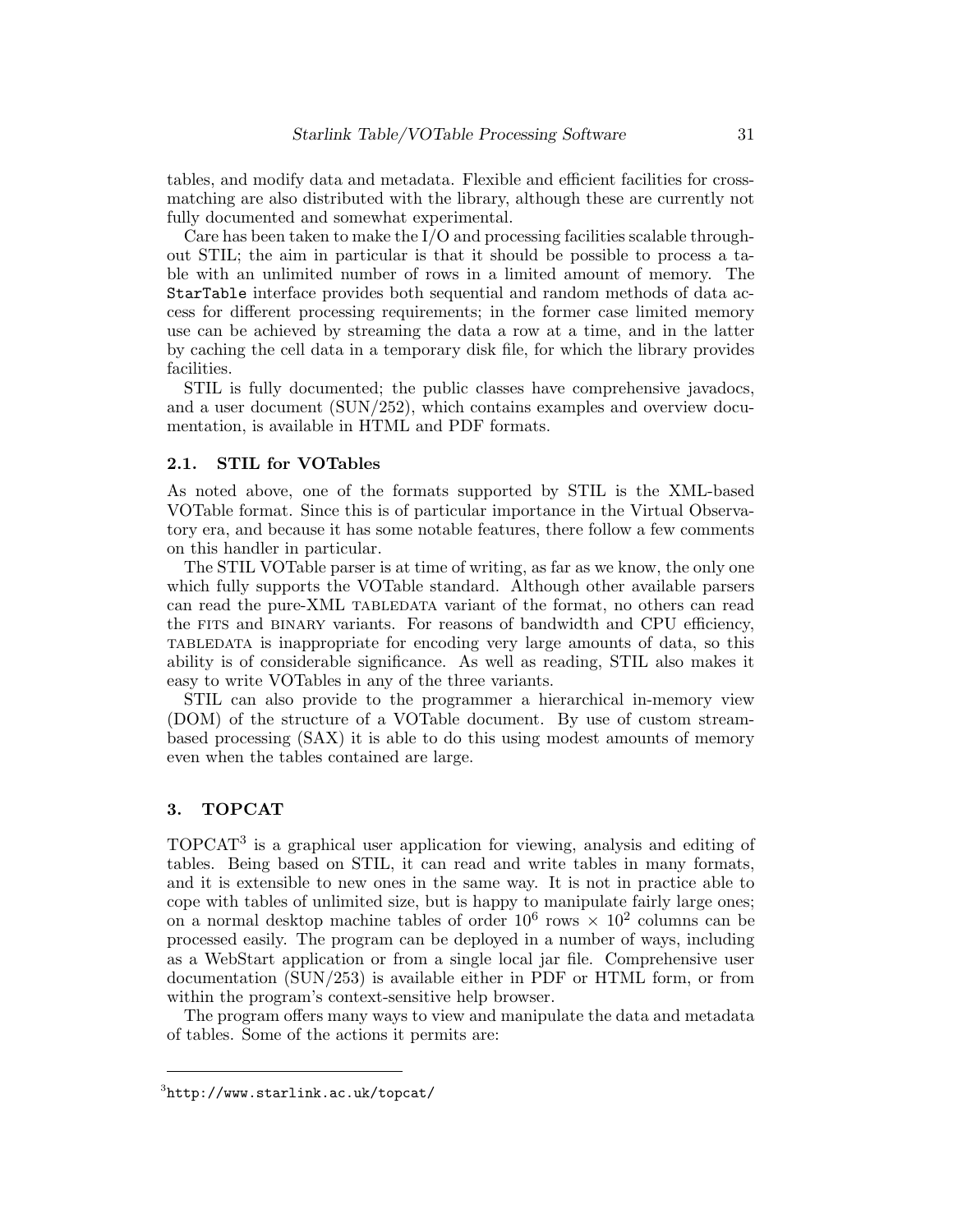

Figure 2. Example windows from TOPCAT: the table browser window and the plot window

- View/edit table data in a scrollable browser
- View/edit table and column metadata
- Re-order, hide and unhide existing columns
- Insert algebraically-defined "synthetic" columns
- Sort the rows
- Define row subsets (selections of the rows) in various ways
- Plot columns against each other, distinguishing different row subsets
- Calculate statistics on each column for some or all rows
- Perform cross-matching between tables or within a table
- Create a new table by concatenating the rows of two existing ones

Two of TOPCAT's many windows are shown by way of example in Figure 2. Some, though by no means all, of the program's key capabilities are described in more detail in the remaining sections.

## 3.1. Plotting

The Plot Window displays a scatter-plot of values from one of a table's columns against those from another. The columns can be selected interactively, and points may be plotted on logarithmic or reversed axes if desired. It is easy to zoom in and out to focus on regions of interest in the plot. If multiple row subsets have been defined, they will be plotted with different symbols, and the user can select which subsets are displayed and control the kinds of plotting symbols that are used. New subsets can be defined from the plot by indicating a rectangular region or by drawing an arbitrary shape or shapes with the mouse. The plot currently in view can be exported at any time to Postscript or GIF format.

## 3.2. Joining Tables

TOPCAT provides flexible and efficient facilities for cross-matching, either between two or more tables, or internally to a single one. The most common